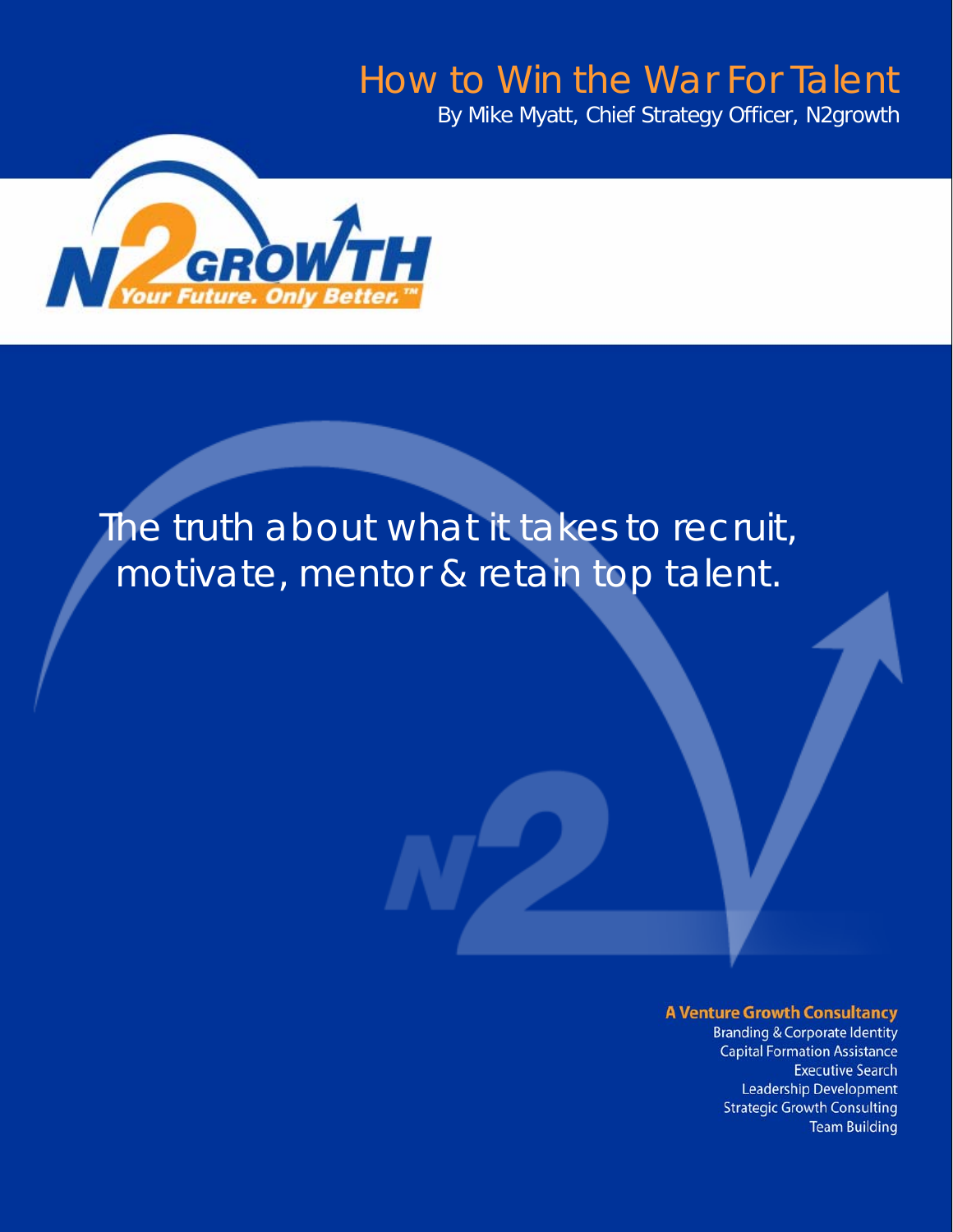

## **How to Win the War for Talent**

*by Mike Myatt, Managing Director and Chief Strategy Officer, N2growth* 

While the struggle to acquire top talent is certainly not a new problem in business, the ever increasing competitive landscape combined with higher customer expectations is making the "talent factor" a clear defining point in a company's ability to grow and distinguish itself from competitors.

I am frequently asked if I can identify the one attribute most responsible for a company's success. One plausible answer might be the quality of a company's leadership. Another likely answer would be the quality of a company's product or service. However both of the aforementioned options (as well as just about any other answer you could come up with) would be a natural outcome of my real answer…Quite simply put, the quality of a company's talent is the single biggest competitive value proposition a business possesses.

Quality human capital is a catalytic asset that can be effectively leveraged across the enterprise to generate creativity, momentum, velocity, client loyalty, a dynamic corporate culture and virtually every other positive influencing force in the corporate universe. It is quality talent that designs best practices, understands the value of innovation, overcomes obstacles, breaks down barriers, creates growth and builds a lasting brand.

Now that we have defined the value of talent, let's delve into gaining an understanding of how to attract it, grow it and retain it. The answer rests in a settling for nothing less than a total and complete commitment to quality from the top down…No exceptions. There is truth in the old axiom that "quality begets quality."

Winning the war for talent begins with a company's commitment to quality leadership. Quality executive leadership will attract quality management, and quality management will in turn attract quality staff. Quality talent will produce quality process and work product which will in turn attract quality clients, investors, partners, vendors and suppliers. This quality driven value chain will produce a quality corporate culture and a lasting brand known for, you guessed it…its association to quality.

Quality is not a characteristic well served by fractionalized application. If you have a best in class compensation plan, but a low quality product offering you won't attract quality clients or quality talent. Rather you'll just attract mercenary employees looking to exploit a compensation plan and who will disappoint clients that will in turn seek solace from your competitors. The golden rule is never sacrifice quality, at any level or for any reason.

The bottom line is that a commitment to quality will position an organization such that they will have little trouble competing in the war for talent. If everything about your organization is built on the foundation of quality your culture will largely sell itself. My position is that someone should want to work for you more than you want them to. If you are spending too much time selling your company it means that you are either not speaking to the right individual, or the individual you're speaking to doesn't clearly understand the qualitative aspects of your organization. It is not uncommon for a company built on a foundation of quality to hear things like; "I didn't think so-and-so was recruitable", or "I didn't think so-and-so would ever work for someone else again" or my personal favorite, "They must have paid a fortune to hire soand-so".

Unfortunately recruiting talent is only part of the equation. Once you recruit a talented individual you won't keep them for long unless you properly train, motivate and mentor them. Proper assimilation of talent creates a bond of trust between the employee and the company creating a sense of loyalty that is not easily broken.

www.N2Growth.com

info@N2Growth.com

(800) 944.GoN2 (4662)